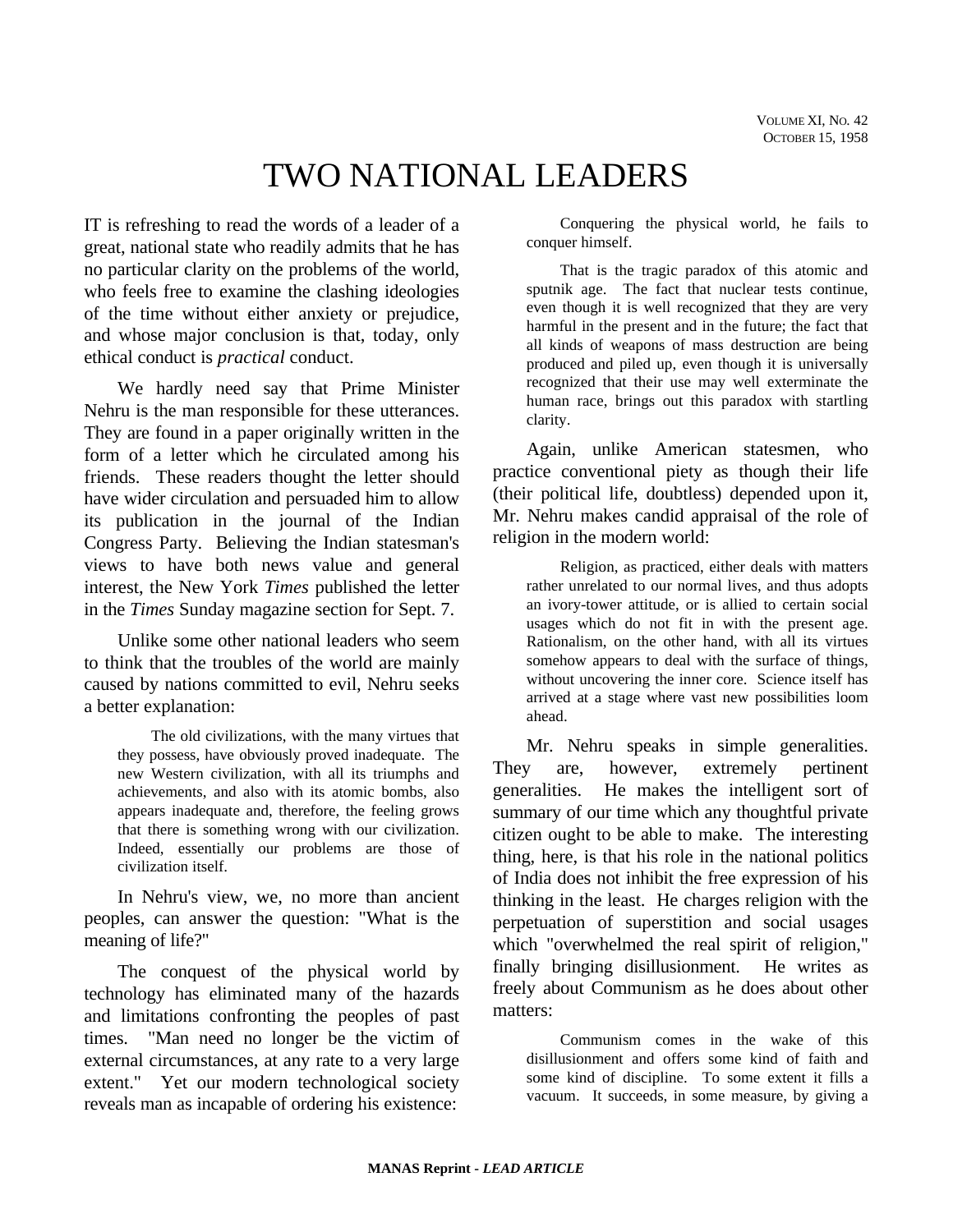content to man's life. But, in spite of its apparent success, it fails, partly because of its rigidity, but even more so because it ignores certain essential needs in human nature.

There is much talk in communism of the contradictions of capitalist society, and there is truth in that analysis. But we see the growing contradictions within the rigid framework of communism itself. Its suppression of individual freedom brings about powerful reactions. Its contempt for what might be called the moral and spiritual side of life not only ignores something that is basic in man but also deprives human behavior of standards and values. Its unfortunate association with violence encourages a certain evil tendency in human beings. . . . Its language is of violence, its thought is violent and it does not seek to change by persuasion or peaceful, democratic pressures, but by coercion and, indeed, by destruction and extermination. . . . This is completely opposed to the peaceful approach which Gandhi taught us. Communists, as well as anti-communists, both seem to imagine that a principle can be stoutly defended only by the language of violence, and by condemning those who do not accept it. For both of them there are no shades; there is only black and white. That is the old approach of the bigoted aspect of some religions.

Mr. Nehru points out not only the wrong of violence, but its futility as well: "The basic thing, I believe, is that wrong means will not lead to right results, and that is no longer merely an ethical doctrine."

The world, he suggests, suffers from lack of a philosophical approach. Concerning democracy and socialism, he says:

Democracy and socialism are means to an end, not the end itself. We talk of the good of society. Is this something apart from, and transcending, the good of the individuals composing it? . . . . The touchstone ... should be how far any political or social theory enables the individual to rise above his petty self and think in terms of the good of all.

The law of life should not be the competition of acquisitiveness but cooperation, the good of each contributing to the good of all. In such a society, the emphasis will be on duties, not on rights; the rights will follow the performance of the duties. We have to give a new direction to education and evolve a new type of humanity.

Mr. Nehru speaks of the idea "that everything has a spark of what might be called the divine impulse, or the basic energy of the life force which pervades the universe." He continues:

I do not propose to discuss these metaphysical aspects, but every argument indicates how the mind searches for something basic and underlying the physical world. If we really believed in this allpervading concept of the principle of life, it might help us to get rid of some of our narrowness of race. caste or class and make us more tolerant and understanding in our approaches to life problems.

Turning to immediate problems, the Prime Minister makes critical examination of capitalism, showing that it has been leavened by socializing influences. He then proceeds to an analysis of socialism. His conclusion, here, is that political ideologies and systems are not magical—they perform no miracles:

It is clear that, in the final analysis, it is the quality of the human beings that counts. It is man that builds up the wealth of a nation, as well as its cultural progress. Hence, education and health are of high importance so as to produce that quality in human beings.

India, he points out, has to find its own way, evolve its own system, suited to its own conditions. He ends:

In considering these economic aspects of our problems, we have always to remember the basic approach of peaceful means; and perhaps we might also keep in view the old pedantic ideal of the life force which is the inner base of everything that exists.

It seems no exaggeration to say that Mr. Nehru is one of the few real statesmen on the present-day scene. What is a real statesman? He must be many things, but first of all he is a man who is able to recognize the limit of what can be accomplished through politics and who feels free to speak of that limit. Politics, one might say, is the art of releasing the energies of the people in a constructive direction. But if the energies are lacking, politics is impotent. Mr. Nehru is careful to return the non-political problems to the people, where they belong. He experiences no reluctance in telling the people that it is their quality which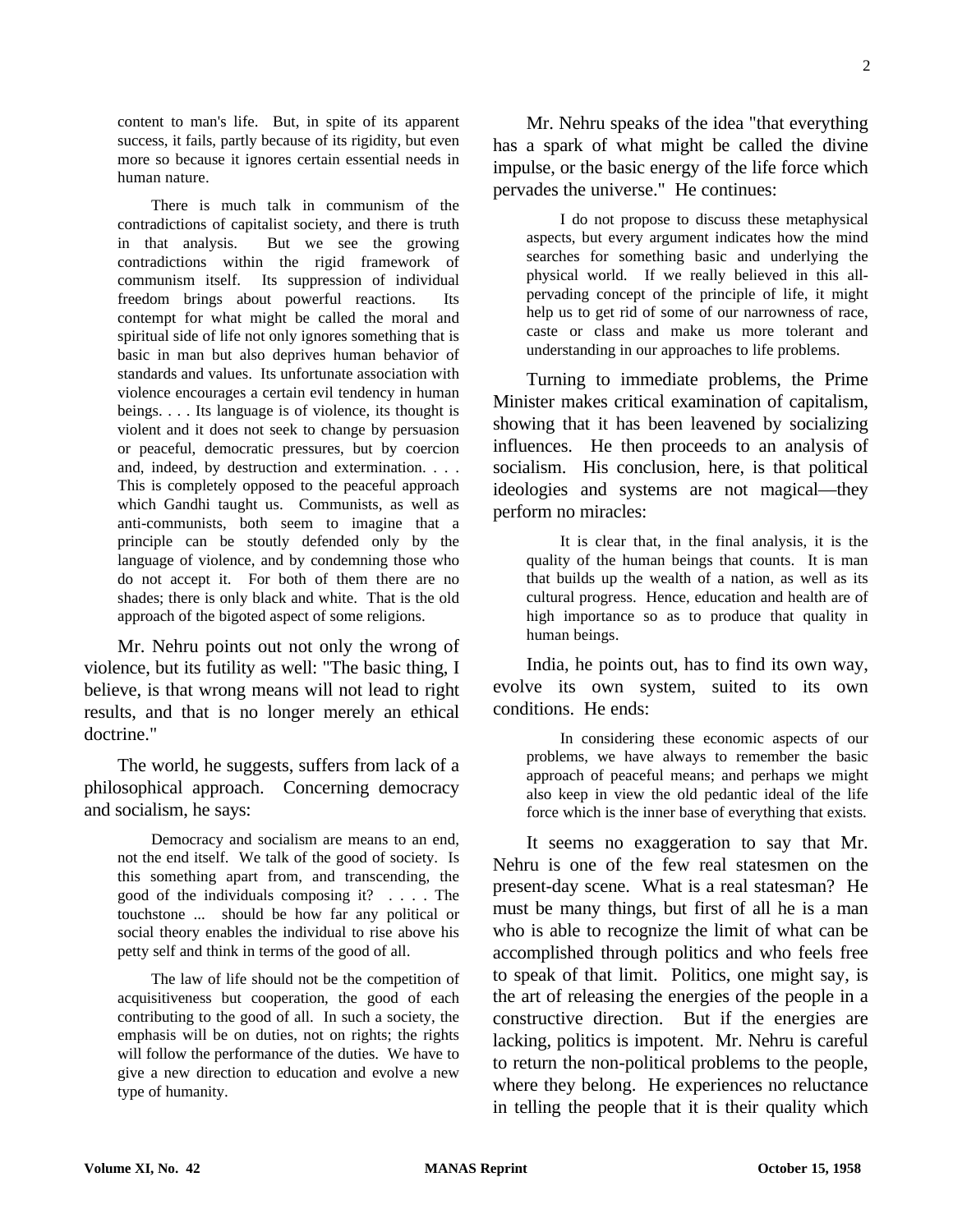counts, not his own, or his party's, competence to do them good. This is fundamental honesty. A leader who fails to make such facts clear to the public is betraying them with false promises. We have not had a statesman of Mr. Nehru's calibre in the United States for a long, long time.

India has another political leader—one who has for the time being left politics—who is just as outspoken, although in another way. Jayaprakash Narayan gave up his role as the active head of the Socialist Party of India several years ago to work with Vinoba Bhave in the Bhoodan movement. Lately he has been expressing himself on the traditional forms of Western political democracy. In an address delivered last March in Bombay (printed in the *Radical Humanist* for June 15 ), he said that parliamentary democracy "may be a government with the consent of the people, but it *is not a government by the people."* Mr. Narayan's comments may, like some of the things said by Mr. Nehru, seem "obvious," yet he refuses to accept the prevailing forms of democracy simply because they exist. He says:

Under such a system [parliamentary democracy] political parties are formed and *the parliamentary democratic system becomes inevitably a party system.* Either we have a two-party system which we have more or less in the English-speaking countries, or we have a multi-party system which we have in Western Europe, particularly in France and Germany.

The idea of a one-party system is foreign to parliamentary democracy. There must be at least two parties—one in government and one in opposition or more than two parties. Political parties no doubt rise from the people. No doubt, they have their own following among the people, but yet they are not the people. Every political party claims to represent the interests of the people better than every other political party. *Out of this party system we get party machines which are highly centralised—*party machines which have their own funds and their own means of propaganda. The people are given the opportunity to elect their representatives but as a result of the working of the party system these choices which are given to the people become very much limited. When there are highly organised parties with funds, highly publicised leaders and so on, it is very difficult for independents to win elections and in all organised

parliamentary democratic systems the number of independents fighting elections is very small. *The choice of the people in the selection of their representatives is limited by virtue of the fact that political parties which are organised set up candidates and the people merely have to select them.* As a result, elections for a poor country like ours have become very costly and everyone is conscious of it. But yet no solution is found. No doubt, there are certain fixed limits to the expenditure which a candidate might incur. But you all know that the rule is observed more in the breach than in practice. When elections become so expensive is it possible for the people to exercise their choice in the selection of their representatives? Parties with large funds organise and manage elections and win the people's votes. Has a poor candidate any chance of winning an election under these conditions? Has a poor man's party any chance? These are serious defects which it is necessary for us to consider.

In the opinion of Mr. Narayan, such arrangements are not good enough for the twentieth century. You can hear the tired sighs of the worldly-wise who believe that nothing can be done about these things. But the worldly-wise are never innovators. What we have to remember is that we live in a revolutionary epoch. Revolutions come about through the actions of men who are determined to do something about things which other men have let go, thinking them inevitable. A lot of people thought that war is inevitable. Well, Gandhi did something about war. He did not stop war, but he may have greatly reduced war already, for all we know. He may have spread about a temper which is already having tangible effect all over the world. A great number of people, comparatively, are vociferously against war. They speak against it, campaign against it, demonstrate against it, all the time. They are already a factor in the making of popular attitudes. Who knows how many lives will end naturally, instead of in violence, as a result of Gandhi's labors?

Two hundred years ago, many conservative, orthodox people thought that self-government what we now call parliamentary democracy—was a ridiculous, even a dangerous, idea. But parliamentary democracy was *an idea whose time*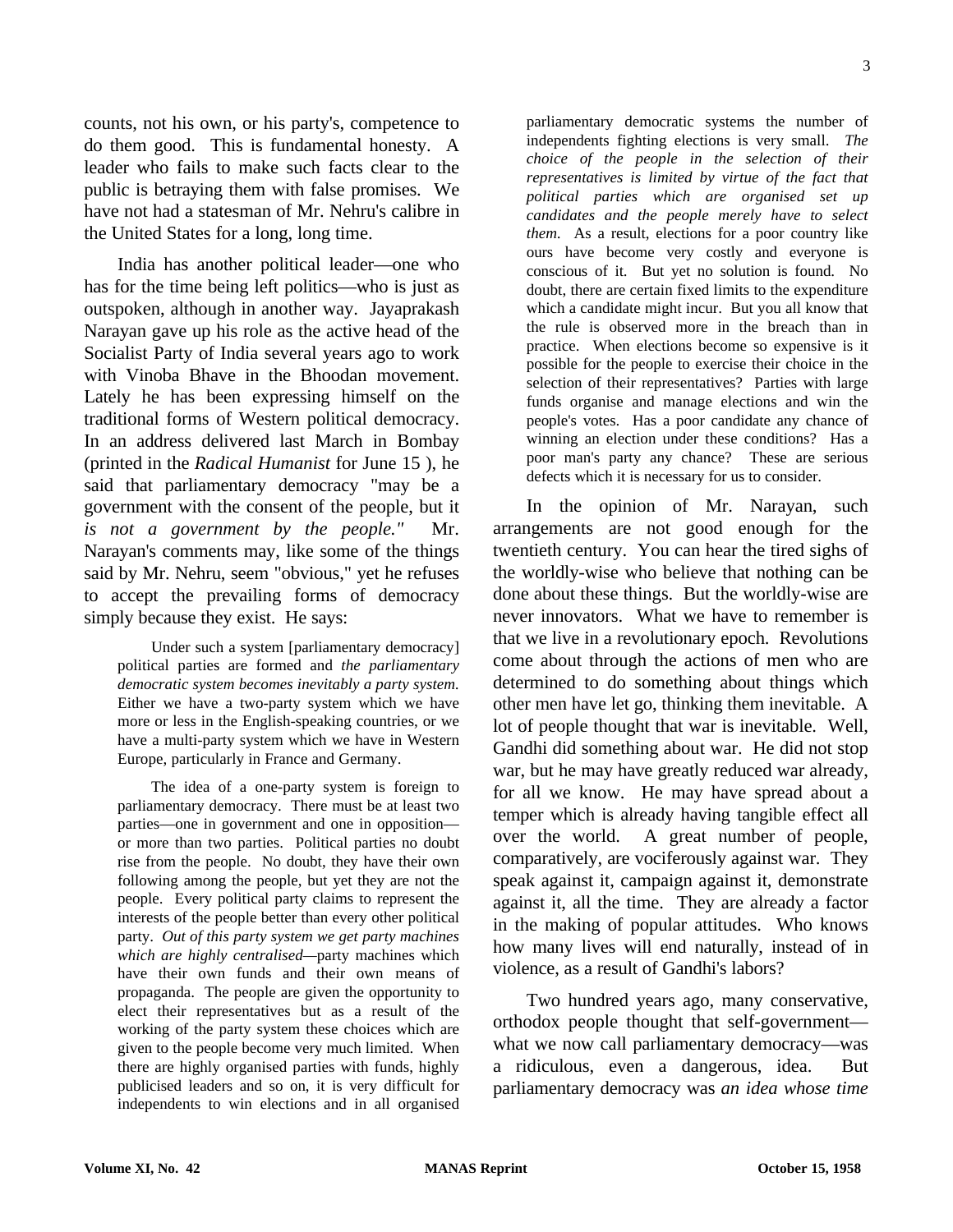*had come.* Now we are hearing from other men who have still other "revolutionary" ideas. Today, India is making a new beginning with democracy. Why shouldn't Indian leaders try to start afresh, profiting by the mistakes or weaknesses of others? Jayaprakash Narayan went to school in the United States. While he was here an American University conducted a survey which disclosed that "17% of the citizens did not know who their President was." This sounds unbelievable, and Mr. Narayan thinks we have since bettered this situation. But his point is that the party system makes for neglect of individual responsibility. "I am sure," he says, "that Bombay has its own Tammany Hall, a *few political bosses manipulating corruption and all kinds of nepotism."* He continues:

I should like to ask you whether in a centralised order of society democracy has much of a chance. Pandit Nehru or Mr. Macmillan or Mr. Eisenhower may be a democrat and a good democrat at heart. But *the whole of the social organisation is such that power is concentrated in a few centers.* How could it be possible, in spite of their best feelings, for democrats to function as democrats or to give their people a democratic way of life? As all of you know, the trend is more and more toward statism. . . . *The vital decisions in a centralised society are taken by a few people, decisions which affect the lives of millions of people. Would you call that democracy?. . . .*

In a few words, Jayaprakash Narayan makes his position clear:

You will ask then what is to be done? I should like all of you friends to think about it. What is to be done? *There is one attitude of mind which resigns itself to the so-called forces of society.* There are these social forces at work, there is no use swimming against the current, pitting ourselves against the trend of events—all these things are going to happen and let us try to save democracy as much as possible. *The other view is that there are certain objectives, certain aims and values in life which one is not prepared to compromise.* Each one is prepared to fight for them in the extremest circumstances. Such an attitude of mind is a revolutionary attitude. . . .

*I am pleading not only for an economic change, a social change or a political change, but a change in the entire outlook on life, in the fundamental*

*valued of life. . . .* This is a change in the inside of us—*the inner change that is necessary for the development of democracy, for the development of a society in which coercion, outward coercion, has been reduced to the minimum. A fully democratic society is a society in which there is no outward coercion.*

This is what Jayaprakash is saying to the Indian people after twenty years of activity in Indian politics. We shall probably wait a long time before we get the kind of democratic society he is talking about. But that is not the point. The point is that we are beginning to get leaders in the world who are willing to settle for nothing less.

The difficulties which stand in the way of getting such a society are legion. But we cannot let these difficulties blind us to the fact that this man is speaking the truth. What he says about party politics, about centralized power, about vital decisions being made by a handful of people—it is all exactly true. It doesn't matter much what kind of politics people have if they are unwilling to recognize the truth. And it follows that they will get better politics than they have now only by recognizing the truth. If Mr. Narayan ever returns to public affairs, it will be interesting to see how he is received by the voters. For he is a man determined to scale political decision to a size or shape where individuals can make the decisions for themselves. Right now, this seems practically impossible. It is certainly impossible for the people of the modern power State. Obviously, one of the things Mr. Narayan intends is the abolition of the modern power State. We wish him well.

There is of course some contrast between the statements of these two Indian leaders. Mr. Nehru is the head of the Indian State and of the incumbent Congress Party. On this basis, the freedom of his expression speaks well for the Indian people, who have not yet confined their political representatives to the repetition of slogans and chauvinistic clichés. Mr. Narayan, on the other hand, is a leader without office and a member of the "opposition," so far as Indian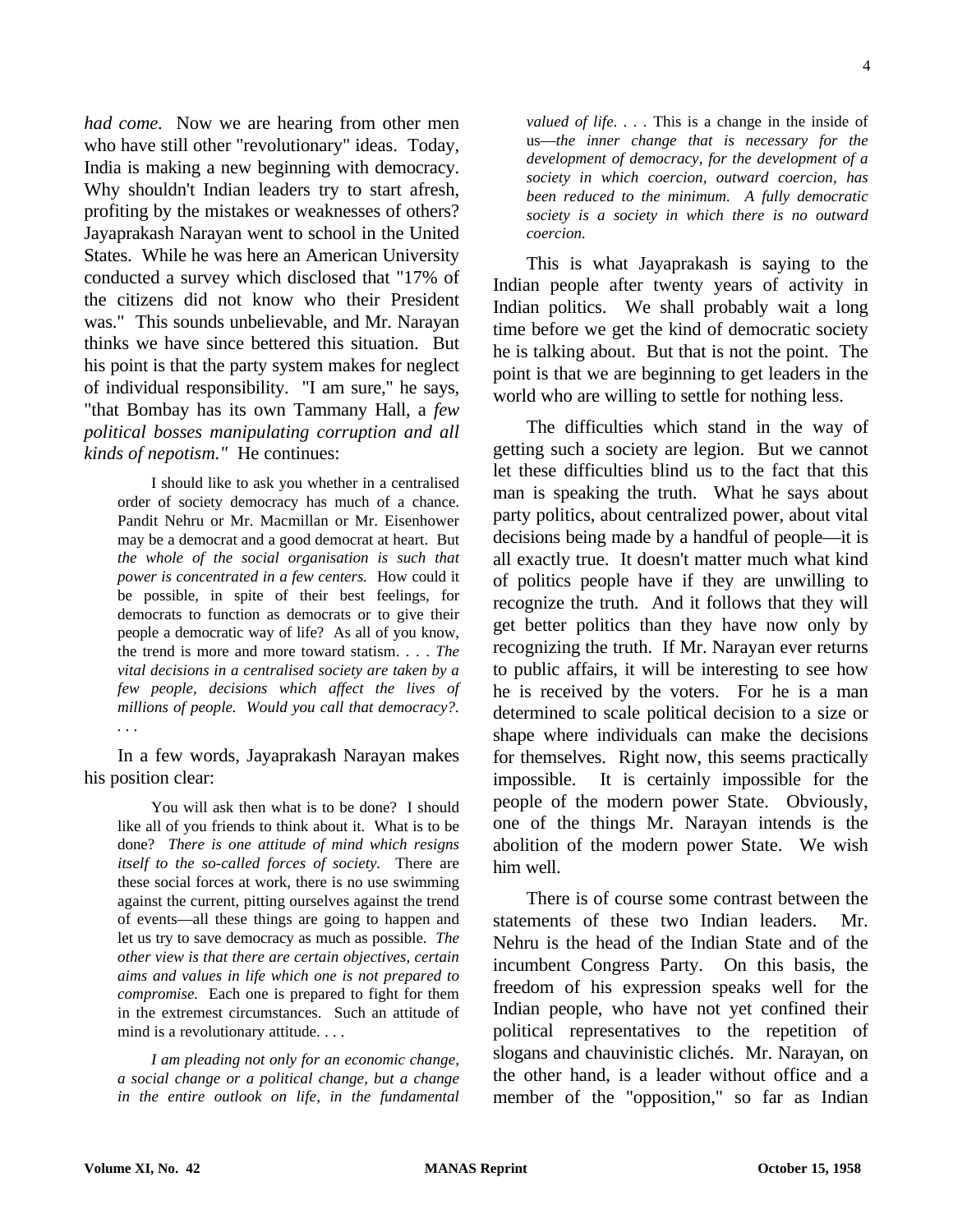politics is concerned. Narayan looks to the future with an unqualified idealism. His conceptions of the good Society are really trans-political political only in the sense that they have to do with the *polis,* the human community. He preaches a politics without expediency, something altogether new for the modern world.

If, out of Asia, so heavily burdened with problems, can come this bright integrity and unhampered vision, there is reason to look forward to a rebirth of social idealism at a new level of human aspiration for all the world.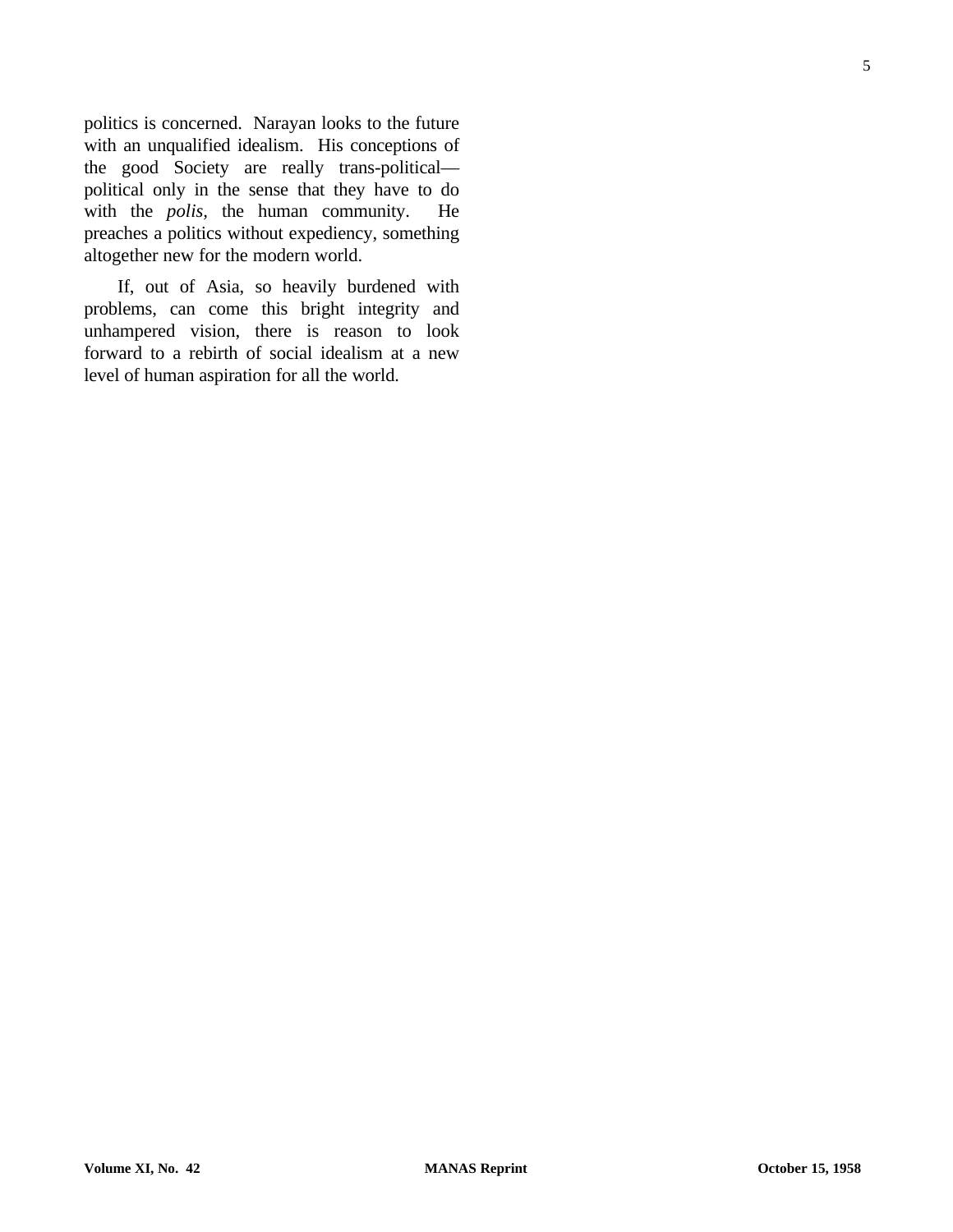# Letter from the **UN**

GENEVA.—A friend remarked some time ago that working in the Palais des Nations in Geneva is "like travelling in a first-class cabin on a sinking ship." This comment supports a view to which I came several years ago, that the bitterness of criticism of the UN one encounters is in direct proportion to the closeness of association of the critic. If you are outside, you can ignore it if you like; if you are inside, you will tend to develop a strong critical sense simply because, of course, you can't ignore it.

It used to be said of the League of Nations that it lived on paper. The UN does, too. One is confused and overwhelmed by the constant flow of paper. But releases, reports notwithstanding, since coming to Geneva ten weeks ago, when I began a two-year assignment in Europe, I have observed that UN public servants I have met are a disciplined, serious and responsible group of people. Doubtless there are some dead-beats; unquestionably, the necessity of considering the claims of the several member nations adversely affects personnel selection. In a field agency for which I once worked there were too many examples of unemployed European ex-nobility to suit my book, and the retired generals equally failed to arouse unrestrained enthusiasm. That sums up the honest, legitimate case for the critics. But here, now, in Geneva in the summer of 1958, I have met intelligent, hard-working, able officials in meteorology, public health, refugee affairs, labor relations, public administration. Among them is a well-developed international sense, a commodity which might well exist in increased quantity in a good many places, beginning, at a random shot, with the Los Angeles School Board.

And it is well that this quality of international public servant does seem to exist, in view of the complexity of the problems facing us on the world front. Geneva is not, of course, the center of world politics. Long-term UN work in Geneva is largely that of specialists and specialized agencies—the WHO, ILO, the Office of the High Commissioner for Refugees, etc. But technical problems and relationships assume a frightening complexity when faced, as they must be, in the full light of political realities. The Conference on Atoms for Peace, just ended, provides some fairly simple and enlightening examples of this complexity.

ITEM: The matter of race relations in South Africa. What has this to do with atomic energy? Only that South Africa has one of the world's three really large deposits of high-grade uranium, the one upon which Britain to a degree depends for her atomic fuel. So Britain is most tender toward South Africa on this subject of race relations, refusing to provide any lead for the rest of a Commonwealth very concerned over the issue, lest her atomic requirements be jeopardized.

ITEM: What about peaceful coexistence? Sir John Cockcroft, of the British delegation to the Atoms Conference, was asked point-blank by a correspondent whether Britain would sell an atomic reactor for electric power production, of a type now ready for commercial production in Britain, to Czechoslovakia. The straightforward answer, an unadorned "No!"

ITEM: India, one of the nations to which atomic power production could be most beneficial, refuses to accept atomic fuel from the International Atomic Energy Agency (set up as a direct result of President Eisenhower's Atoms-for-Peace speech), because of conditions set by the original supplier of the fuel. These conditions sound reasonable: for example, return the plutonium resulting from the reactor process because it, in turn, *might* be used for bomb production. Why does India refuse? Because she resents these controls as indication that others think her untrustworthy, and because she wants the plutonium so she can use thorium, in which she is rich, for future power development in what are called "breeder-reactors." Her reasons sound reasonable, too. Who set the conditions to which she objects? The Congress of the United States,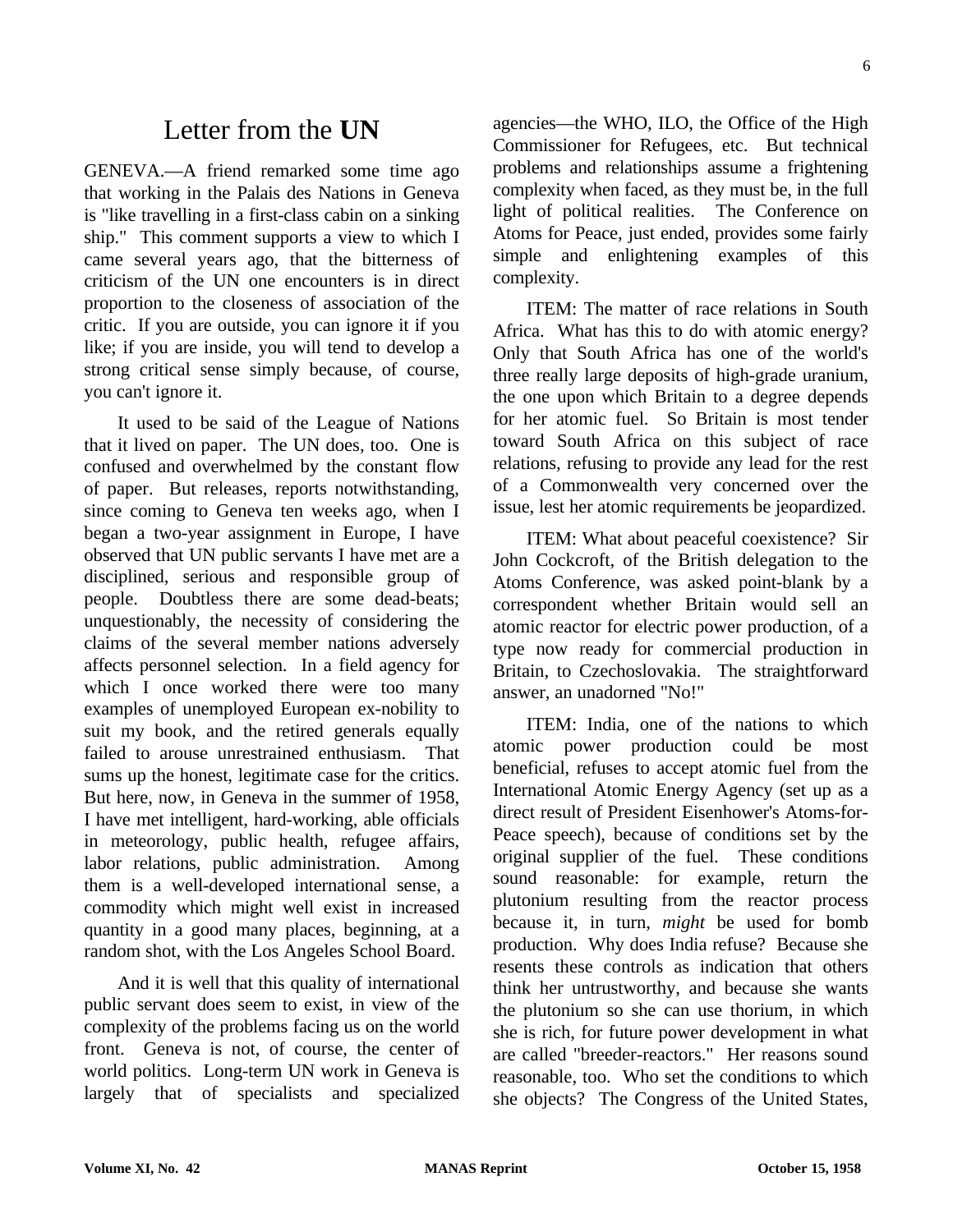leader of the Free World, who by this restriction may force India to obtain what she needs, after some time, from the USSR. Is there a right and a wrong here? Where?

ITEM: A hopeful note was struck during the Conference when Russia presented to the UN five volumes of original scientific papers, thus in effect opening a large formerly "secret" area. The West, in turn, declassified all information on work on fusion reactions, which made it clear that all are working along substantially the same lines, and all with about the same small amount of success. It has been reported that as a result of moves of this sort, scientists of both the US and the USSR have confessed to having learned a great deal from each other.

Perhaps reduction of secrecy is the most significant result to come from this Conference held at the European headquarters of the UN. It is a small gain, in a world crying for more and larger gains. But it is a gain.

#### CORRESPONDENT IN GENEVA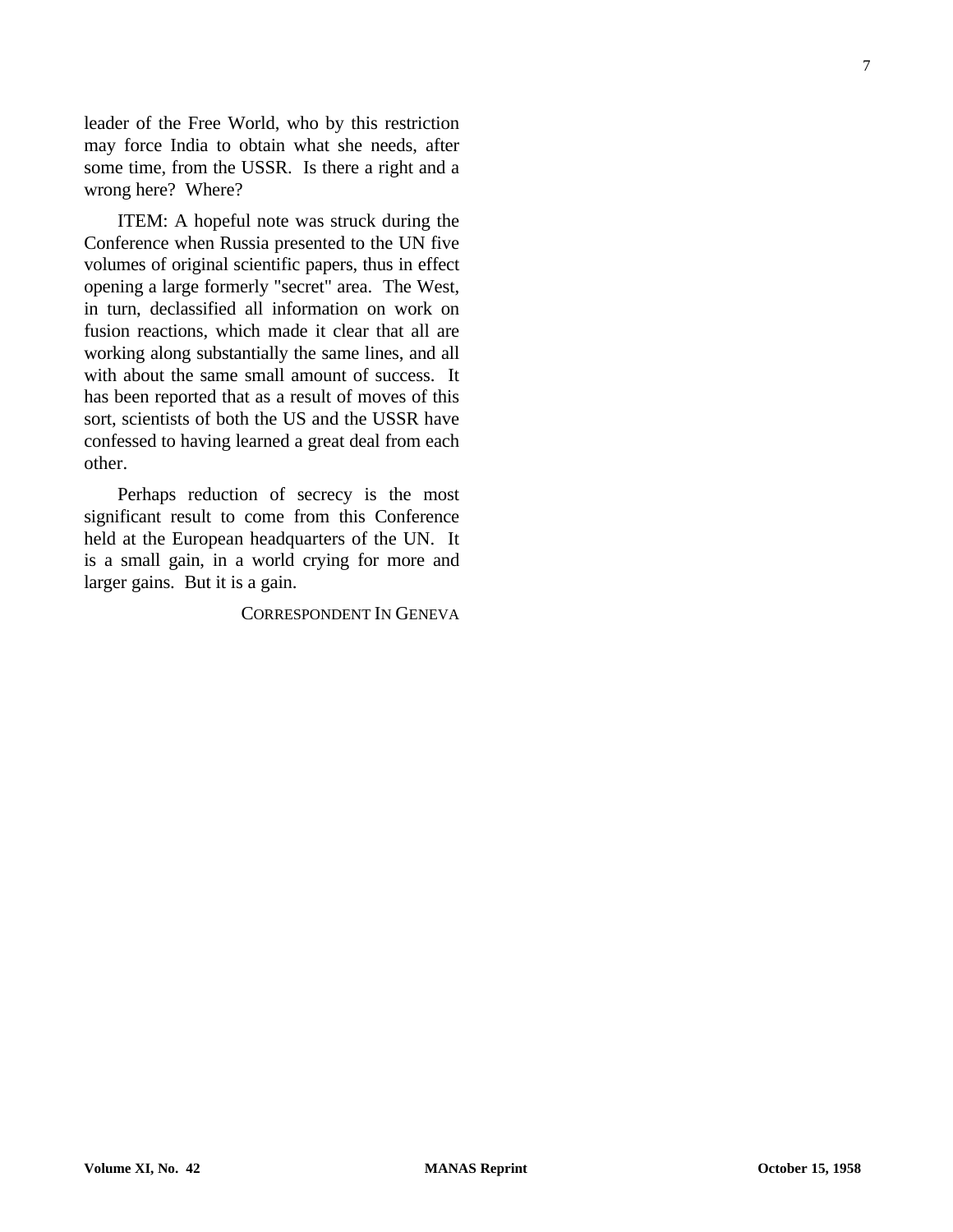### *REVIEW* **"HOW DID I GET HERE?"**

NED CALMER'S *The Strange Land,* a war novel first printed in 1951 and now in its sixth edition, might well carry the above sub-title. For Mr. Calmer, who covered World War II in the European theater as a broadcaster, is concerned with a typical tragic theme of our time. For centuries fighting men have wondered what they were doing on a battlefront, or on a battleship, but World War II brought this dilemma into agonizing focus. In this war the complicated motions of human cogs in a vast war machine often proceeded at a great distance from any actual scene of "fighting." So, even if the individual soldier or officer were wellinformed, he must, if thoughtful, have wondered about the strange role of impersonal destroyer he was playing.

A paragraph from Calmer's second chapter conveys something of this underlying bewilderment, as a planning meeting at headquarters is discussed:

How much it is all like the standard board of directors meeting, and except for the very small proportion of the business machine doing the actual fighting, how much the whole war is run like a vast corporative enterprise by groups of men like these sitting comfortably in warm rooms after hearty meals, by pot-bellied executives pushing buttons in office buildings hundreds of miles behind the lines, and by the men in the map rooms of London and Washington plotting the campaigns that are ordered by politicians and carried out by little red and black and green pins moved inexorably, no matter what the loss in blood and anguish, across the paper faces of continents and oceans.

War is not real in this room, but that rain outside tonight is real, drifting in billows northeastward along the Allied chain of command, across the black reaches of the champagne country, through streets of desolate half-ruined cities in Belgium, and out on the sodden plain again to swirl around the dragons' teeth in the Siegfried Line. There in the darkness, crouched and hidden, wait the only men for whom war is real. And they are thinking at this moment that tomorrow will be only another day of waiting in the rain, more rain to make more mud, more mud to make more wretchedness. They are shivering and cursing the thing that keeps them there, whatever it is, but now they won't have to wait much longer. General Lambert has a plan.

General Mallon will carry it out. And soon there will be no more time for any of them to wonder what brought them there at all, or what will come afterward to each who has waited so long. Do these men in this room think now of the men who wait in the rain? What is their relationship, as comrades, as humans? Only Hennessy seems to feel it in the slightest. The men in the rain have no brothers.

Mr. Calmer also writes of the typically numb reactions of European civilians to the outbreak of another war. After World War I there was much talk of "never again," but perhaps an underlying despair acknowledged that repetition was inevitable. Calmer sees "inertia" as a major factor in the coming of war. At the time represented by the following paragraphs the war was almost over, save for the mechanical fighting and dying which must run its course before political decision ends the slaughter:

Now they're hoping again for the peace that comes between wars, something in the manner of folk who faithfully hang the lamp in the window for the errant son who has been away so long they have almost forgotten his face.

And indeed the face of peace would look strange in this part of the world, after the years of battle and occupation. I remember the fortified cities like Verdun and Liége, under the melancholy October sky, when the Americans came through not many days ago, when the flags were brought out, and the speeches made, and the war widows whose mothers were war widows stood in line in the place of honor at the mayor's reception, veiled in black. Those people were tired, but for all its fatigue Europe is not yet weary of the symbols of national pride and power and resistance. On the gray hills all around that day the monuments reached up to glorify the vast heaps of sacrificed bones that lay beneath.

There's a war-bitterness in this countryside that nothing could ever erase. So much killing has been done here. And the border cities of death are still standing guard. The Frenchmen and Belgians and Dutch I talked to that day told me of a new dedication, the promise that when this war is done, they will never have another. But their words sounded like Armistice Day speeches at home, the long familiar platitudes of the unworthy past. And even as they spoke the big guns a few miles away were still speaking louder than oratory, and the bombs were still drowning out the sobbing of widows. And husbands, American husbands this time, are still going into battle to die. I wonder if they ask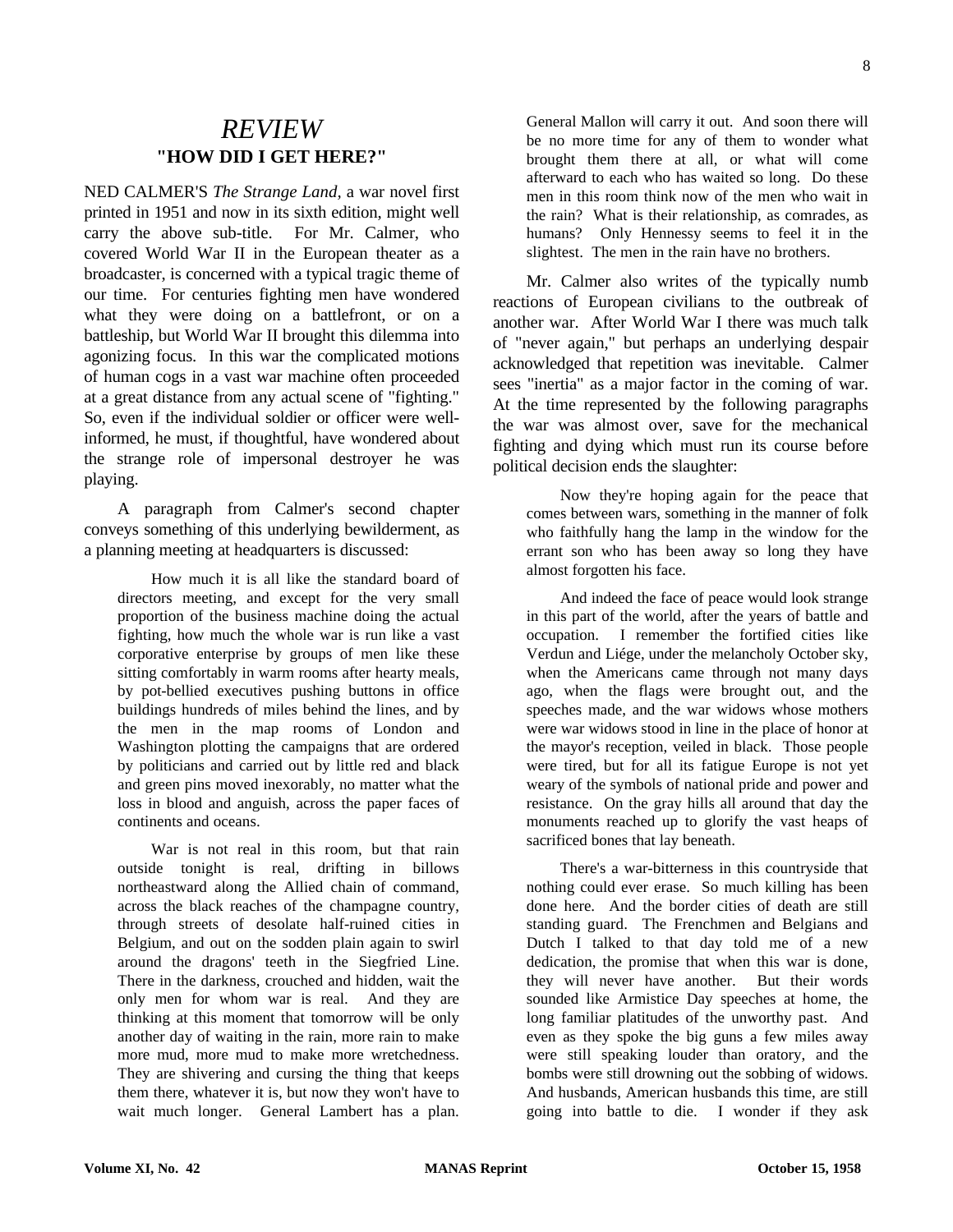themselves any more than their fathers did how they can make sure it will never happen again. Why must this tragic inertia be the determining force of history?

*The Strange Land* will bring uneasy moments to home-front patriots who still believe that the practice of war—by their own legions—always has high purpose and is nearly always chivalrous. When Calmer's officers and soldiers interrogate a prisoner, they do not hesitate to press a naked bayonet into the captive's throat, nor are the threats to slit that throat, if no information is forthcoming, an idle gesture. Such incidents, Calmer is suggesting, are the inevitable result of exposure to the imminent threat of death especially if the cause for which one is fighting is something less than clear. And, reminiscent of the impact of Humphrey Cobb's *Paths of Glory,* we encounter the decimation of troops in one American sector by our own misdirected bombing—something called "an unfortunate incident" by the ranking officers of the rear echelon.

Even the generals most concerned with advancing their own reputation are pictured, however, as casualties of ethical attrition. Outside the war situation, the most callous officers would hardly perpetrate more evil than that occasioned by misrepresentation of a product or its careless manufacture. It is simply that, save for the few, what men call "conscience" is apt to dwindle, if not disappear, when the acceptance of war is made so manifest by the dedication of total populations to its prosecution. A final passage, again indicative of the malaise of war, is in the words of one of the better officers, a captain whose men respect him:

Now there's a kind of despair around here. It's more than the belief that the top leadership has forgotten this regiment. It's a morale problem I haven't had to face until lately. Not anger, not disobedience. Just a slow, corroding thing with these men. Part fatigue, part monotony, part helplessness. I am the last who should feel it or show it. I hope I don't show it but I feel it. A feeling like having gotten old, very quickly, m a very short time, so that you don't care any more about some things at all, and you can never again care about anything as much as before. That's what it is. And a knowledge that you will never again feel as warm, or as clean, or as tranquil, as you did once long ago. The best time of your life lost, and not to be regained. And, knowing this, you don't care.

War novels are not supposed to end happily, nor should they, save in the sense of the individual who passes through terror and hatred to more encompassing awareness. Mr. Calmer's novel does not end on a bright note of promise, but one does have the feeling that the author looks for an understanding of what is really wrong with the war equation, with the possibility that protests of various populations will compel radical revisions of political and military policy.

According to a recent report, polls in nine out of eleven countries presently allied to the United States have indicated that these people would do everything in their power to avoid joining the United States in war against Russia. The majorities expressing this view, it is reported, range from 56 per cent in England to 94 per cent in Sweden—with an undoubted increase in England's per cent since the date of polling. The NATO nations, in a resolution taken at the Paris conference, took no action to deplore these expressions.

From a statement by the American Citizens in Action Committee (located in Los Angeles) we borrow three quotations which reflect at another level the awakening Mr. Calmer's novel portrays:

I think it possible that the governments of East and West, alike, may learn that their enmity is suicidal. . . . If it cannot be learned, every increase of knowledge will be only a step towards ultimate and complete disaster.—Bertrand Russell.

\* \* \*

To me it is a source of amazement that there are still people who see the escape from . . . . danger in the continued multiplication of the destructiveness and speed of delivery of the major atomic weapons.— George Kennan.

\* \* \*

It is clear . . . that what we must do is direct, not destroy the revolutions that stir the Middle East and Southeast Asia. And it will take an imaginative, creative undertaking—not a military one—to do it.— Justice William 0. Douglas.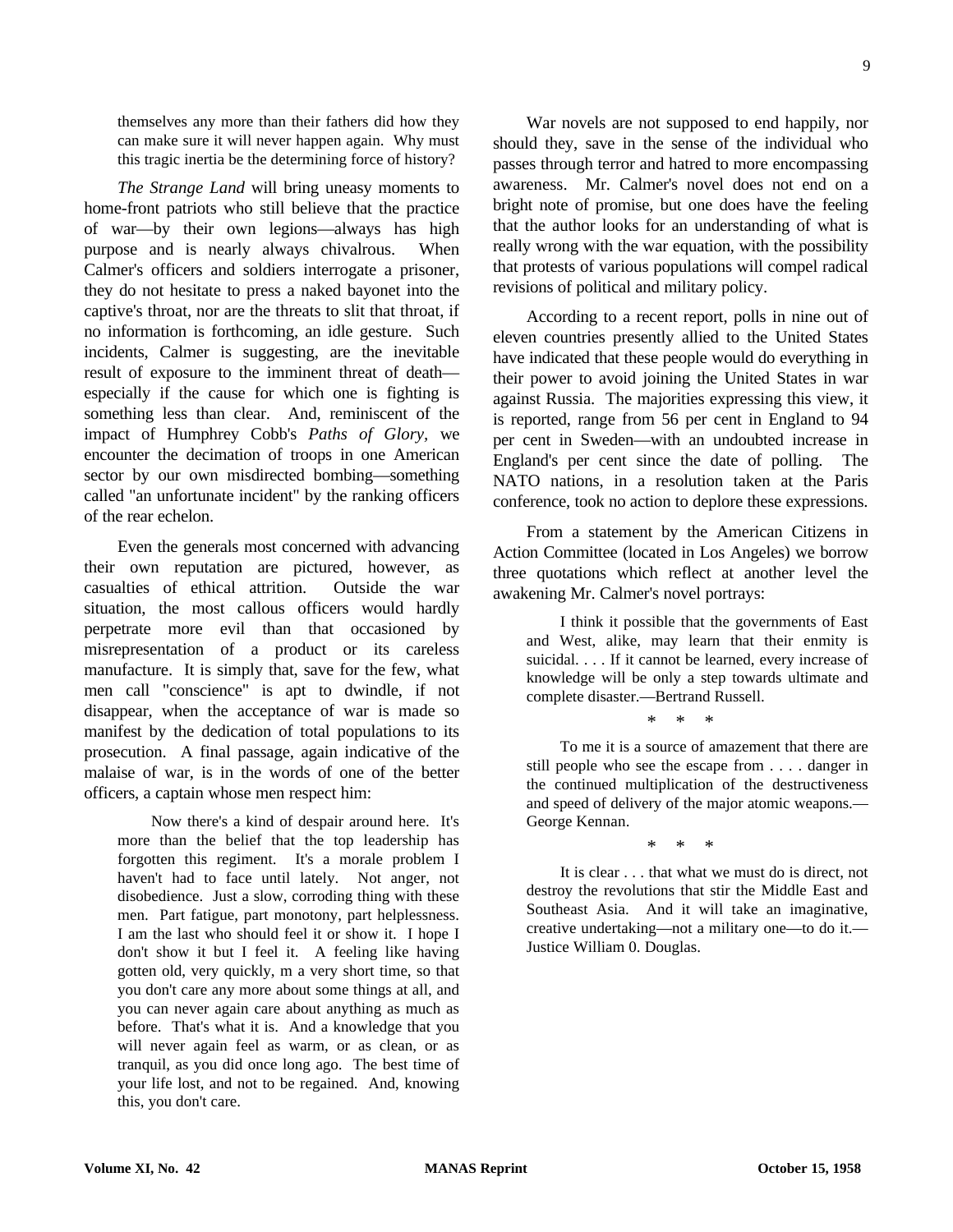#### *COMMENTARY* **MACHIAVELLIAN-TYPE NON-VIOLENCE?**

A RECENT column by Murray Kempton, sent home from Rome, reports on the attitude of Italians toward the State.

Kempton tells about a young Italian scholar who after the war was appointed curator of a small museum in Naples. When he reported for work, he found that the museum janitor had taken advantage of the confusion left by the break-down of the Fascist regime and had moved into the museum basement as living quarters for himself and all his relatives. He even sold some small paintings—property of the museum—to buy food for these dependents.

The curator could not affect the janitor by argument. Meanwhile, the relatives wept at the prospect of being dispossessed—making, in all, a very sticky situation.

The curator decided to apply for advice to Benedetto Croce, Italy's leading philosopher (who died in 1952). Croce suggested to the curator to explain to the janitor that the government inspector of museums would fire him when it was discovered that he had allowed the janitor and his family to enjoy squatters' rights in the museum basement. "Remember," said Croce to the young curator, "the State is your common enemy; no true Neapolitan would leave a fellow human being at the mercy of the State."

It worked. The janitor decamped with his family. All the intruders understood this appeal. Kempton comments:

This then is a truly anarchist country. There are no impersonal relations in it. An un-Italian Affairs Committee would be unthinkable, and the sentence, "Italy expects every Italian to do his duty," is barely translatable into the language.

The Italians, Kempton cheerfully reports, will not tolerate "such extortions as the income tax." Further: "You apparently cannot tax an Italian in his home; he does not even open letters from the

government; you have to clip him face-to-face." The Italian State is obliged to support itself with innumerable excise taxes and with salt and tobacco monopolies. Kempton seems to like the Italians. He certainly admires their apparently successful, if limited, resistance to bureaucratic controls:

This long struggle with his enemy, the State, has left the Italian with a character sadly confusing to Americans. We have, as a nation, been so addled by civics courses that it seems impossible to us that a man who will cheat his government will not cheat us, and that he can at once lack civic conscience and possess a strong personal moral code.

There are doubtless better ways to oppose the State. But the Italians seem to have caught on to the basic idea. Maybe, if Jayaprakash Narayan makes some headway in India, he will be willing to send missionaries to Italy.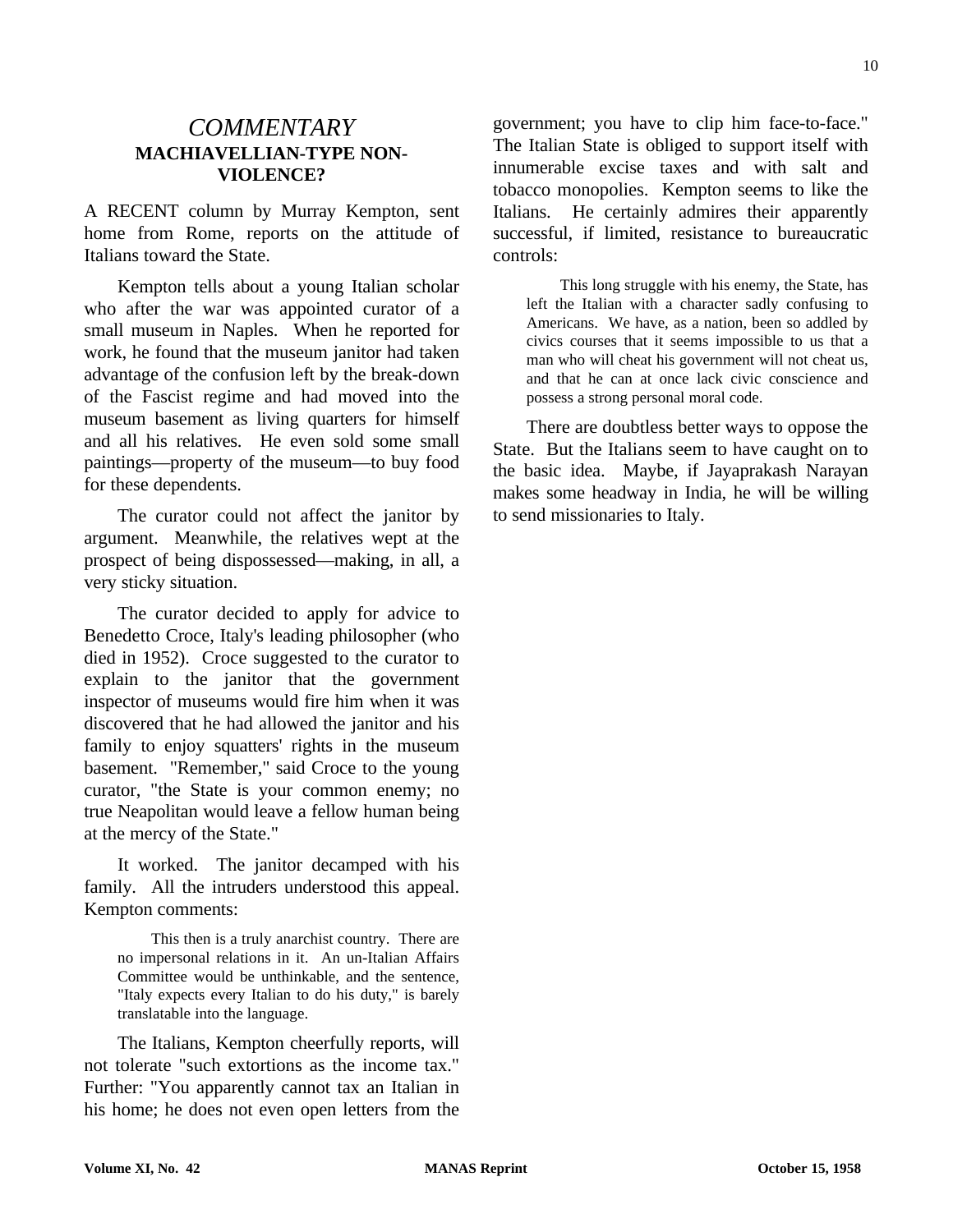# CHILDREN . . . and Ourselves **NOTES AND QUOTATIONS**

THERE have been two discussions here of the ethics of toy pistol packing by the young generation. Our suggestion that there is almost everything wrong and nothing right with plaything armaments was vehemently debated by at least two readers who felt that this kind of "play" offered a natural release for aggressive feelings. Other subscribers continue to send us clippings confirming the other position.

An article by Dorothy Curtis in *Everywoman's Family Circle* for September is unequivocal in its condemnation of the unfortunate collaboration between TV melodramas and the interests of toy manufacturers. For one thing, Mrs. Curtis points out that, according to the National Safety Council, the annual death toll from accidents with firearms is between 2,100 and 2,300, and that half of these accidents occur in homes. It is easy to see from frequent news stories why Mrs. Curtis feels that most children are shot by other children—because they don't really know the difference between a toy gun and a real one—and that many parents have been killed because they simply went along with the game when their five-year-old popped a cap gun at them and said, "You're dead! "

Having studied the subject, Mrs. Curtis concludes that the habit of "play" killing induces such a strong reflex that it becomes much easier for a teenager to point and use a real gun—either in juvenile warfare or from personal anger. She tells of one instance in which an eight-year-old who shot his playmate with a real gun presumably knowing it was real—was astounded when his victim did not arise to play more. He had been *told,* but he didn't *know.*

#### To quote from Mrs. Curtis:

All over the country children play with guns. The American child's favorite toy appears to be his pair of six guns and holster belt; his favorite game, "Bang, bang! You're dead!"

But are children responsible for this gun craze?

The game is encouraged by parents and relatives who give the guns. It is stimulated by movies, radio, comics, books, and especially by TV. Many families who struggle to pay rent see to it that their six-year-old has his pair of nickelplate or pearl-handle six guns in embossed-leather holsters. Many a busy mother pauses in her work to lift her hands when her child says, "Stick 'em up!" And she may pretend to fall when he pulls the trigger.

We do not call it "murder." Americans do not murder, they shoot only in a good cause. The children call it cops-and-robbers or cowboys-and-Indians. Two or more little boys in chance encounter need no excuse to pull out their guns, for any group of youngsters is likely to divide into sides (or play every man for himself) and dodge behind trees, house corners, and garbage cans to take turns at banging and sprawling. The grownups call it "good clean fun."

An article in the New York *Times* for June 29 takes time out from raising of similar questions to supply an explanation of the tolerant position adopted by most psychologists regarding such play:

Most child-treatment centers provide guns, since much can be learned from the way a child handles one during play therapy. If he is constantly shooting at younger children, this might mean he resents his baby brother; if at older boys pictured as crooked sheriffs, it might indicate an excessively punishing father. With shy, retiring youngsters, gunplay may be encouraged to accustom them to stand up for their rights. It is only the disturbed child who loses sight of the game element and thinks he has actually killed someone with a cap pistol.

The toy gun provides a release for negative, protest feelings, but it also has a strong positive value.

But the most pertinent consideration in this article by Gerald Walker is this: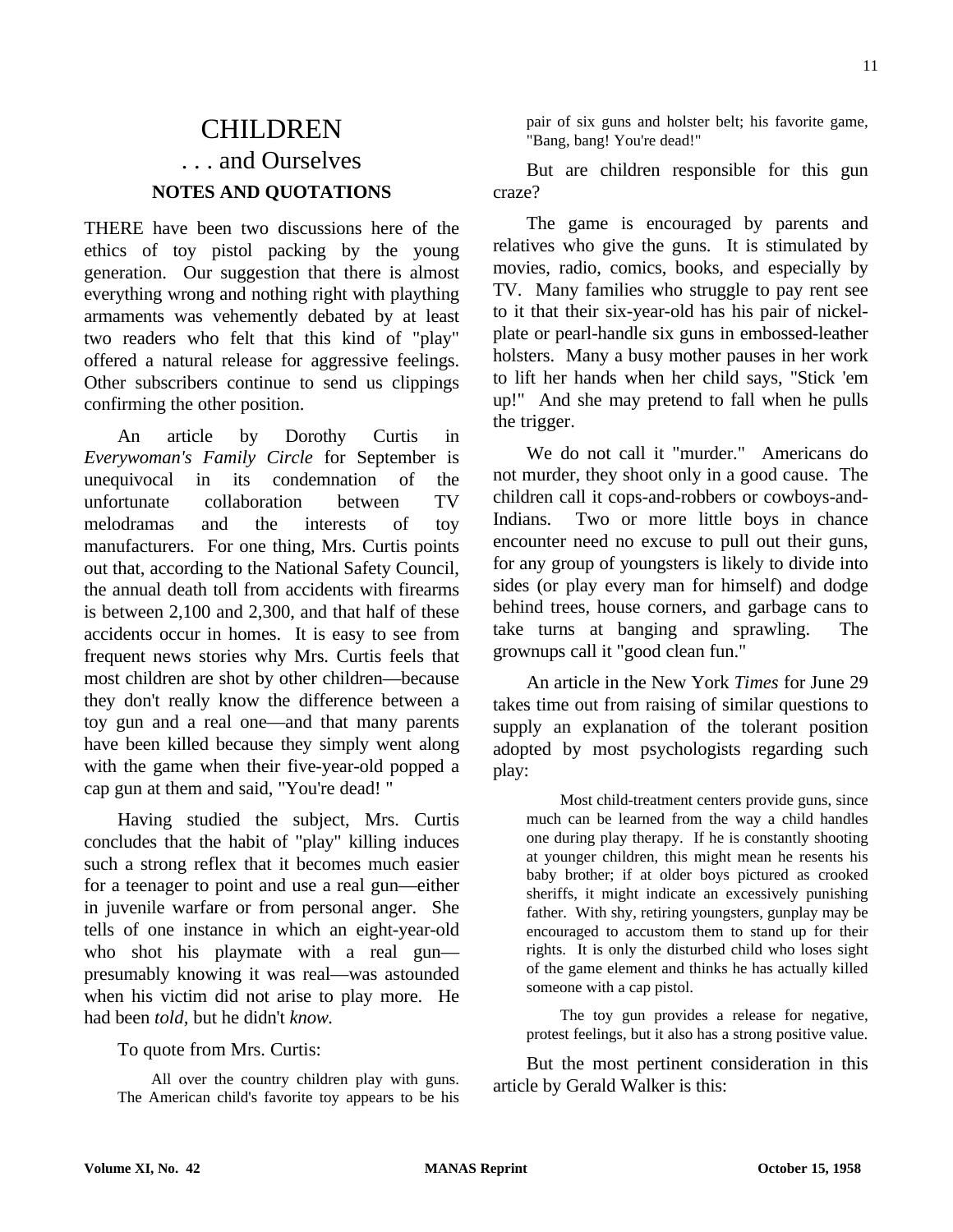Will this early aggressiveness have a delayed reaction as the child grows older? Is there any connection between increasing sales of toy guns and the rising rate of juvenile delinquency? Is it morally right, in a century that has had its fill of war, to permit and perhaps tacitly encourage youngsters to handle toy duplicates of lethal weapons? Are we inadvertently promoting the idea that violence is the final arbiter of human conflicts? Has our youngest generation—be the cause TV Westerns, comic books or a succession of hot and cold running wars—gone suddenly gun-crazy?

As Mr. Walker points out, at Toyland in Macy's half of the counters are given over to toy guns and simulated implements of war. Two million toy guns are manufactured annually, or about two guns for every three boys and girls in the country between three and ten years of age. The makers of toys, who do a sales volume of six million dollars a year, have promoted the buying of "imitative" toys on the ground that toys sometimes serve to stimulate a child to an activity "which might not be thought of without the suggestion offered by the toy." Mr. Walker quite reasonably asks: "Does this apply to toy guns as well? And how do toy manufacturers answer the oft-raised charge that they are placing an item potentially harmful—psychologically as well as physically—in the hands of children?"

\* \* \*

*The Law of the Bill of Rights—A Report on An Experiment in Community Education,* issued by the Freedom Agenda Committee (through a grant from the Fund for the Republic), makes important reading. The intent of this 43-page pamphlet is to tell how an educational program for secondary school teachers in the meaning of civil liberties may be planned and how impressive the response may turn out to be.

The first page of the pamphlet serves as a good introduction:

During the 1956-57 school year, a group of noted lawyers, social scientists and educators combined their respective professional talents in an experimental course for New York City teachers. The course was sponsored by the Carrie Chapman Catt

Memorial Fund (an educational fund created by the League of Women Voters) under a grant from the Fund for the Republic, and administered by the New York City Freedom Agenda Committee with the cooperation of The Association of the Bar of the City of New York.

What began as a one-semester experiment is being repeated this year (1958). Essentially the problems and procedures are the same. The response has been overwhelming. Over 1300 public school teachers made advance registrations for the Course. Since the capacity of the auditorium available for the Course is 400, over 900 teachers could not be accommodated. Many of these have asked that a third course be organized for the fall term.

The course on the law of the bill of rights has in the opinion of those responsible for it been a rewarding experience and a practical contribution to community education. It is the hope that concerned individuals, bar associations, teachers' groups, and other civic organizations will be encouraged to organize similar courses in their communities.

The sponsors feel that those individuals and community groups interested in educational projects might wish to examine the processes and techniques through which the course was organized, as well as the substance of the course in operation. Accordingly, we present here the record—including hurdles, pitfalls, and strengths of IN-SERVICE COURSE NO. 601: "The Law of the Bill of Rights."

While this program begun by the New York Freedom Agenda Committee has been restricted to schools and community centers in the vicinity of New York, the aim is to pioneer an activity which other communities will wish to adopt. Grants from the Fund for the Republic are likely to be available for other groups wishing to prepare for community education about the "Bill of Rights." While the first objective is to reach secondary school teachers, so that they in turn may pass on a growing comprehension of the meaning of our Constitution to their students, other groups in the community could easily plan and perhaps secure help for a similar program. In every community are lawyers, judges, political scientists and writers who are probably willing to give time to this sort of project.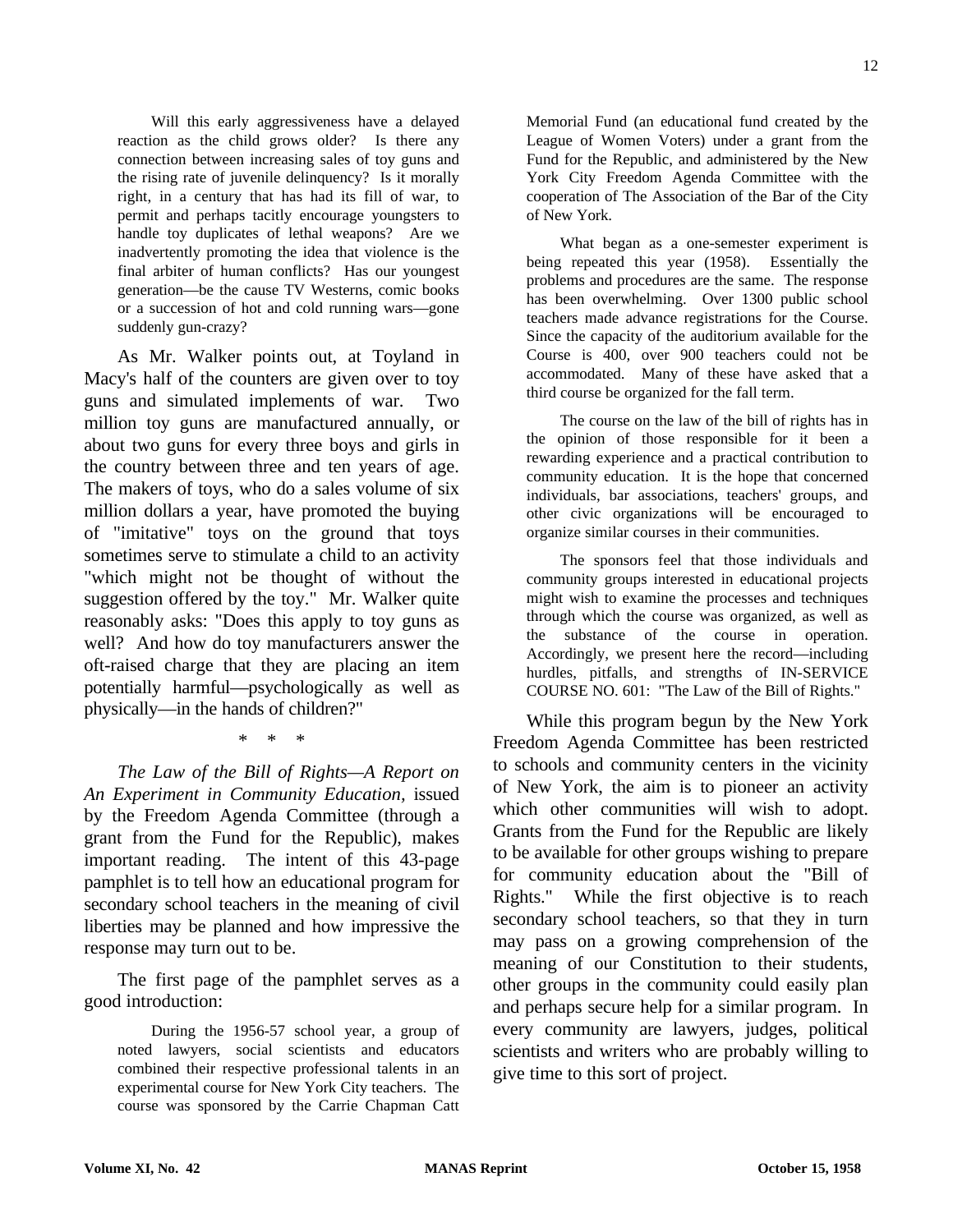## *FRONTIERS* **"The Dignity of Man"**

HALBERT L. DUNN, of the U.S. Public Health Service, has prepared a paper with this title which brings into focus many of the meanings of this often repeated expression. Probably no popular phrase is used so frequently as this one, with so little appreciation of what it implies. That is, the developments peculiar to modern industrial civilization tend to obliterate the dignity of man, at just the time when it is said to be the most important thing in social philosophy and in political practice.

"The concept of the dignity of man," says Dr. Dunn, "rests upon faith in man's worth as an individual." The idea of individuality is related to man's "uniqueness"—uniqueness in the sense that individuality is effaced when a man's freedom to be "different," to think and act for himself, as a unique individual, is destroyed by the cultural environment. The current crisis in human dignity is traced by Dr. Dunn to the increasing dominance of organization over human activities. The objective, as he sees it, is to learn to enjoy the advantages of organization without allowing its mechanics to stultify individuality. Dr. Dunn sets the problem:

In our times, the industrial man of the Free World and the dialectical man of the Communist world might be considered the two chief representatives of the organization man.

"The vigor and strength of the free enterprise system," says the industrial man, "depends upon cooperation and pulling together as a team."

"The principle of individual liberty," says the Marxist, "prevents the solution of the problems facing society."

The dignity of man is being stifled both by industrial man and by dialectical man. Individuality of the industrial man is largely lost in the uniformity of the group. A society patterned after the machine is relatively insensitive to imaginative and spiritual adventure, love, and beauty. Dialectical man is primarily oriented toward the social organization for his welfare, happiness, and life purposes, since he is

fashioned by the State from early childhood to fill his niche in its society.

It is true that a few individuals fight their way to positions of power and social prestige in the societies of organization man, and thus win a degree of dignity for themselves as individuals in the eyes of others, but the very dedications which they have had to make in their struggle to power and control tend to follow rigid patterns and thus to limit their own uniqueness as individuals. In this way, those who control organizations tend to reflect the conformity of the times and to be the guardians of the status quo, rather than the leaders toward a better future.

The projection of organization man into the future is not a pleasant picture for humanity to contemplate. . . .

The balance of this paper is devoted to a study of the foundations of the idea of human dignity and to proposals for rebuilding those foundations on a rational basis. Dr. Dunn has what might be called a "functional" conception of the support of human dignity. It comes, he suggests, from balanced perception of both the inner and outer worlds of human experience, from active participation and achievement in the work of life, and from altruistic action. By these means, he believes, the role of organization can be limited to increasing human efficiency in action, without suffocating individuality.

Dr. Dunn proposes that the neglect of man's inner life and world has resulted primarily from "the methods of modern science," which are concerned almost exclusively with "the outward material world rather than the inner world of thought and spirit." One can agree with this diagnosis, while adding that the externality of traditional dogmatic religion, with *its* emphasis on organization, and the collectivist (by association) theory of salvation, is just as guilty as science in its neglect of the inner world. The inner world of man knows nothing of dogmas and creeds and is lost entirely in an atmosphere of religious conformity or orthodoxy.

The weakness of individuality in our time Dr. Dunn traces to a fear to "explore" our inner world. Why should such inward search be feared?